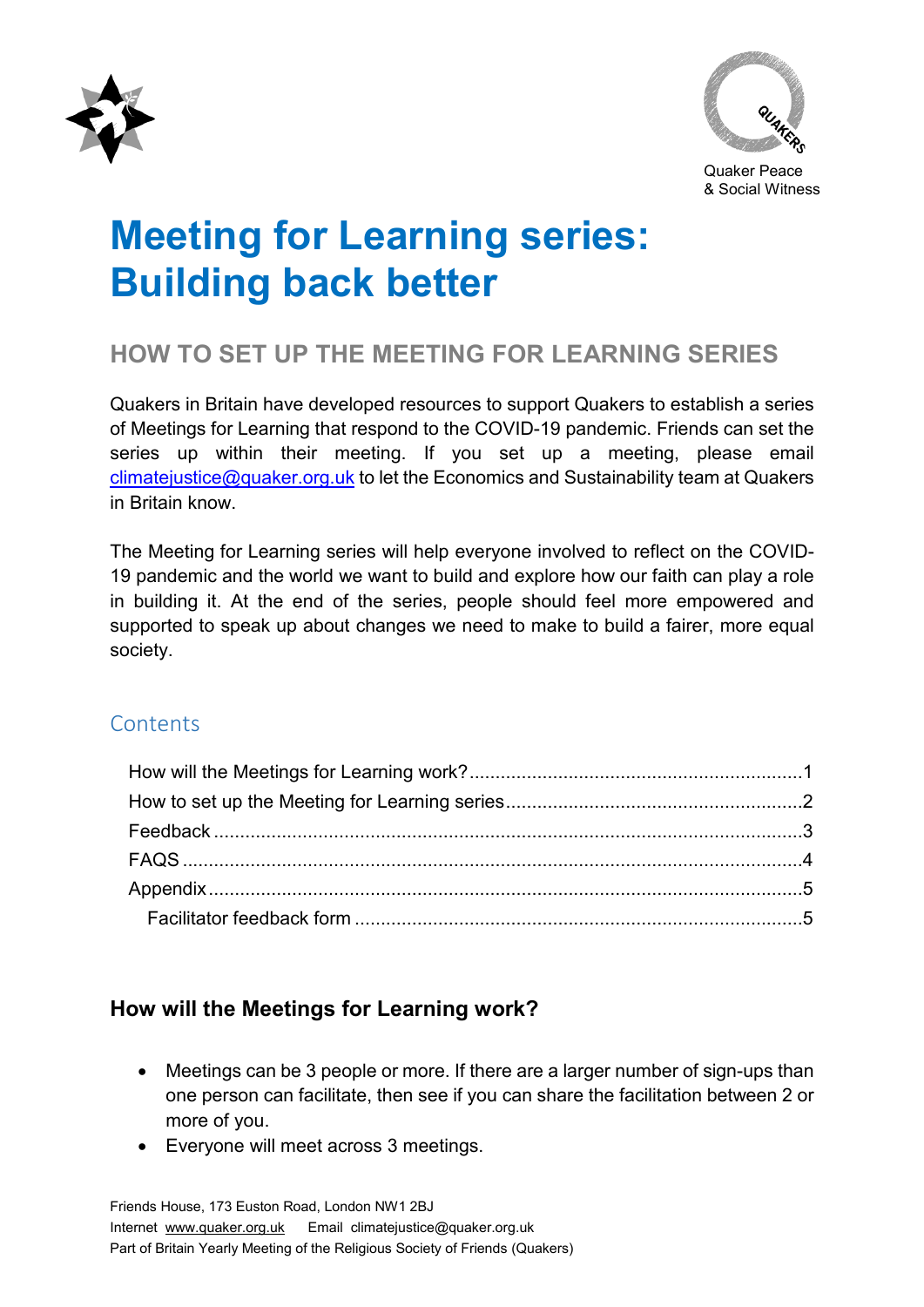- Each meeting in the series involves reading or watching preparatory materials at home, followed by group discussion and activities in the sessions and homework.
- The series of three meetings for learning on Building Back Better explore the following topics:
	- o Reflecting and grounding
	- o How can Quaker faith guide us?
	- o How can we put our faith into action?
- Meeting plans are flexible. Adapt them to the size of your meeting, the time you have available to meet, and your group's particular interests.

## <span id="page-1-0"></span>**How to set up the Meeting for Learning series**

#### **1. Think about how to make your group welcoming for everyone**

Consider how to make the group welcoming for people who don't feel confident reading (perhaps because of their eyesight, educational history, or learning disabilities), haven't had much experience of discussing subjects like social action or have a disability.

It's worth being clear with everyone at the first meeting: no knowledge about social action is required, just an interest in exploring the topic.

#### **2. Agree a time and place for the group to meet regularly**

If you are meeting online, your meeting may have a professional Zoom account you can use.

If you are meeting in person, your meeting may have space you can use. A room not much bigger than the size of your group, with chairs you can put in a circle, is ideal. It is also a good idea to have access to a kettle so you can make hot drinks.

Make sure to think about whether your meeting (whether online or in person) will be accessible to any members of your group with disabilities. Ask them to let you know what accessibility requirements they have and discuss how you could meet these. This is also a useful starting point for planning accessible online meetings: [https://www.littlecog.co.uk/accessible-meetings.html.](https://www.littlecog.co.uk/accessible-meetings.html)

In terms of how often to meet, you may wish to meet once a week for the series, or less frequently.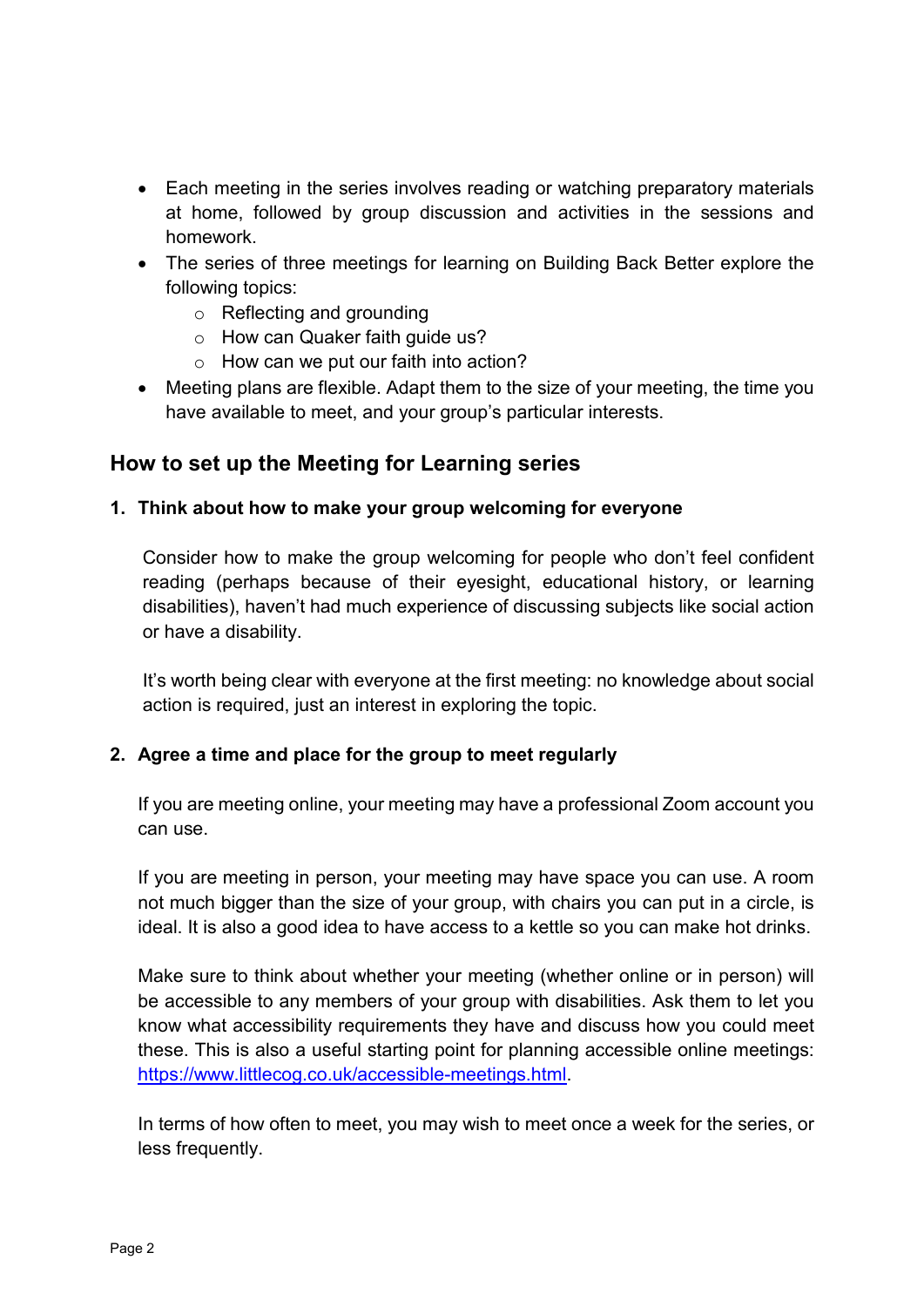#### **3. Think about roles and responsibilities.**

It's useful to agree who will take responsibility for leading each meeting, and other tasks associated with running the Meeting for Learning series. These include accessing meeting plans and the handout and distributing these to other group members, organising the Zoom account if you are meeting online (or the room bookings and providing tea and coffee if you are meeting in person). You don't have to decide all this straight away – it can be organised as the meetings progress.

There may be one or two people who lead on setting up the group initially, but at the first meeting you may wish to offer others a chance to get more involved. Sharing responsibility around helps everyone feel more ownership of the group. With this in mind, it can be a good idea to change facilitators for each meeting, so that everyone has a chance to host a particular topic. You may also decide to have two facilitators for each meeting, who plan the meeting together, rather than just one.

Meeting plans are designed so that facilitators don't need any specialist knowledge about the topic of discussion. Having said all this, if your group decides to have one single, constant facilitator the whole way through – that is completely fine, as long as it's something the group has decided on together and everybody involved feels happy with how things are organised.

#### **4. Connect with the Quakers in Britain Local Development Work team to see whether they are able to provide support**

If you have a local development worker get in touch with them to find out if they can support you.

If you don't have a local development worker, you can still get in touch using [supportmeetings@quaker.org.uk](mailto:supportmeetings@quaker.org.uk) and the Quakers in Britain Local Development Work team will see if there is the capacity for one of the team to help in some way.

### <span id="page-2-0"></span>**Feedback**

We would be grateful if facilitators could share their feedback on the Meeting for Learning series by emailing a completed version of the form in the Appendix to Rebecca Woo at [rebeccaw@quaker.org.uk.](mailto:rebeccaw@quaker.org.uk)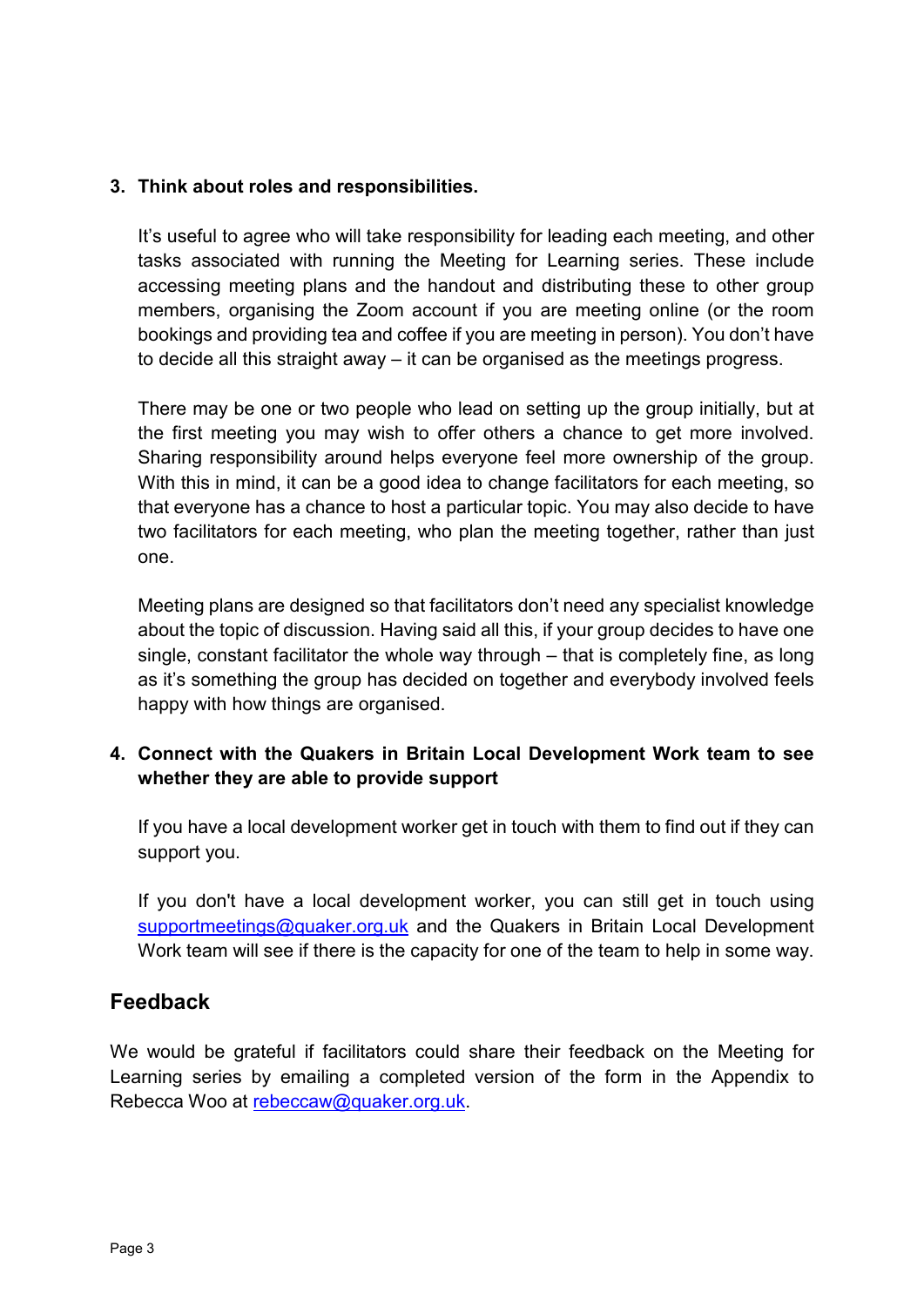# **FAQS**

#### <span id="page-3-0"></span>**How long are the meetings for learning supposed to be?**

We recommend that the groups meet for at least 90 minutes for each meeting. If you are able to spend longer together, e.g. 2 hours, you can extend the meeting plans. Each meeting explores three central questions and there is a suggested activity for each. We suggest extending each activity by up to 10 minutes.

#### **I can't find anyone else in my meeting who would be interested in the Meeting for Learning series. What should I do?**

Meeting plans are designed for groups of at least 3 people. If you have not been able to find others who would like to join you, could you enquire with your Area Meeting Clerk(s) whether any others in the area would like to join you?

You can also still read the handout on your own and consider the questions and resources that are shared in it.

Or you could invite friends or contacts you have outside your meeting to join the series with you. Meetings 1 and 3 are easily adapted to a non-Quaker audience and you could skip meeting 2 (or include it if your group included people of other faiths). If you run the series with people of other faiths, one of the preparatory materials and the exercises in meeting 2 will need to be adapted. You could replace the preparatory material 'Building back better after times of crisis' with an invitation to research how people of your faith have worked to build a better world and what principles of your faith underpin this work. The exercise 'Which Quaker testimony/ies do you feel most drawn to? Why?' can be adapted to substitute the relevant faith principles or beliefs for each individual. Meanwhile, the exercise 'How have Quakers been working to build a better social order' can be adapted to allow everyone to share stories of how people of their faith have been working to build a better social order.